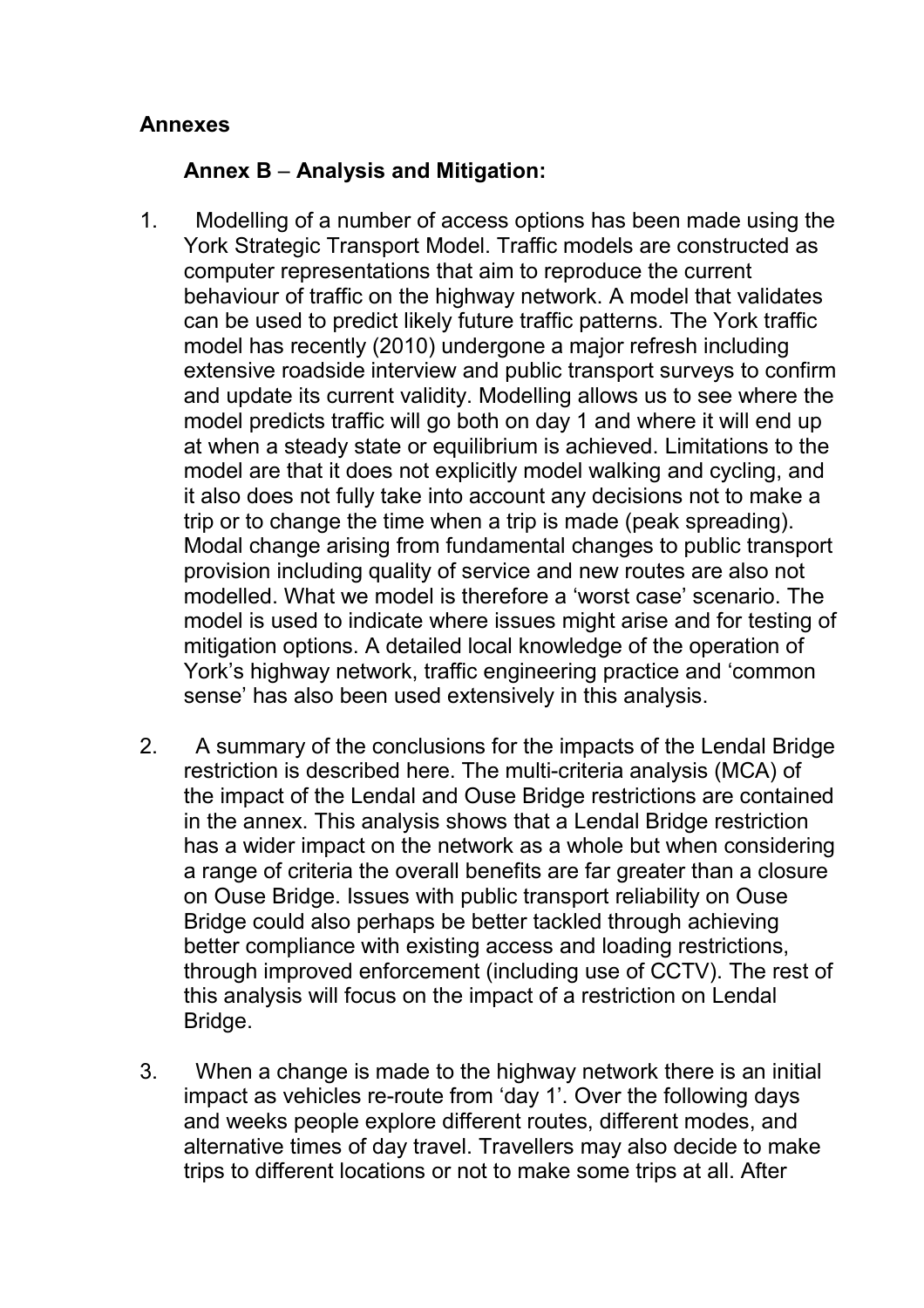some time (weeks to months) the network achieves 'equilibrium', this is where it has settled down to the new patterns of travel. In reality this equilibrium is never fully stable because different people are travelling on different days and making different trips. Advance publicity of the restrictions and marketing of public transport, walking and cycling alternatives where appropriate, should help reduce the time taken for traffic to reassign and alternative mode choices adopted. The time taken to reach this equilibrium is important in that it dictates the appropriate length of the trial, in terms of understanding the effects, but note that this is separate from any legal restrictions over the time that an experimental order can be operated. Schemes reducing capacity generally settle down more quickly than those that increase capacity with the majority of rerouting occurring within the first few weeks of the changes.

- 4. An investigation into the elasticity of public transport demand i.e. how demand varies with cost and travel time shows that in York travel time is relatively inelastic. This means that relatively large savings in travel time for buses only result in small increases in bus patronage. A 10% reduction in bus travel times is resulting in a 2% increase in patronage. Improvements to reliability and frequency of services change the elasticity, making them more elastic. However, this is outside the scope of the model, although the local and national experience is that increasing the frequency of bus services is the biggest influence on patronage. This is important because savings in bus journey times bring about efficiencies in bus operations reducing the operating cost. These cost savings can then be passed on to the users through the fare structure, and/or increases in quality of the fleet and/or improvements in bus frequency. First have committed to reinvesting any efficiency gains back into York by improving the quality of the service – the running fleet, the stop provision and information about services, will all help increase patronage which in turn positively feeds back to the quality. However, quantifying the impact of quality improvements at this stage or through modelling is difficult.
- 5. Assessment of impact on air quality has not been made for the trial. The air quality will be measured during the trial using the existing network of monitoring points although air quality measurements need to be made over a long period before conclusions can be drawn. Assessment using air quality modelling would provide a good indication of the likely impact in advance of the on-street monitoring becoming available and would be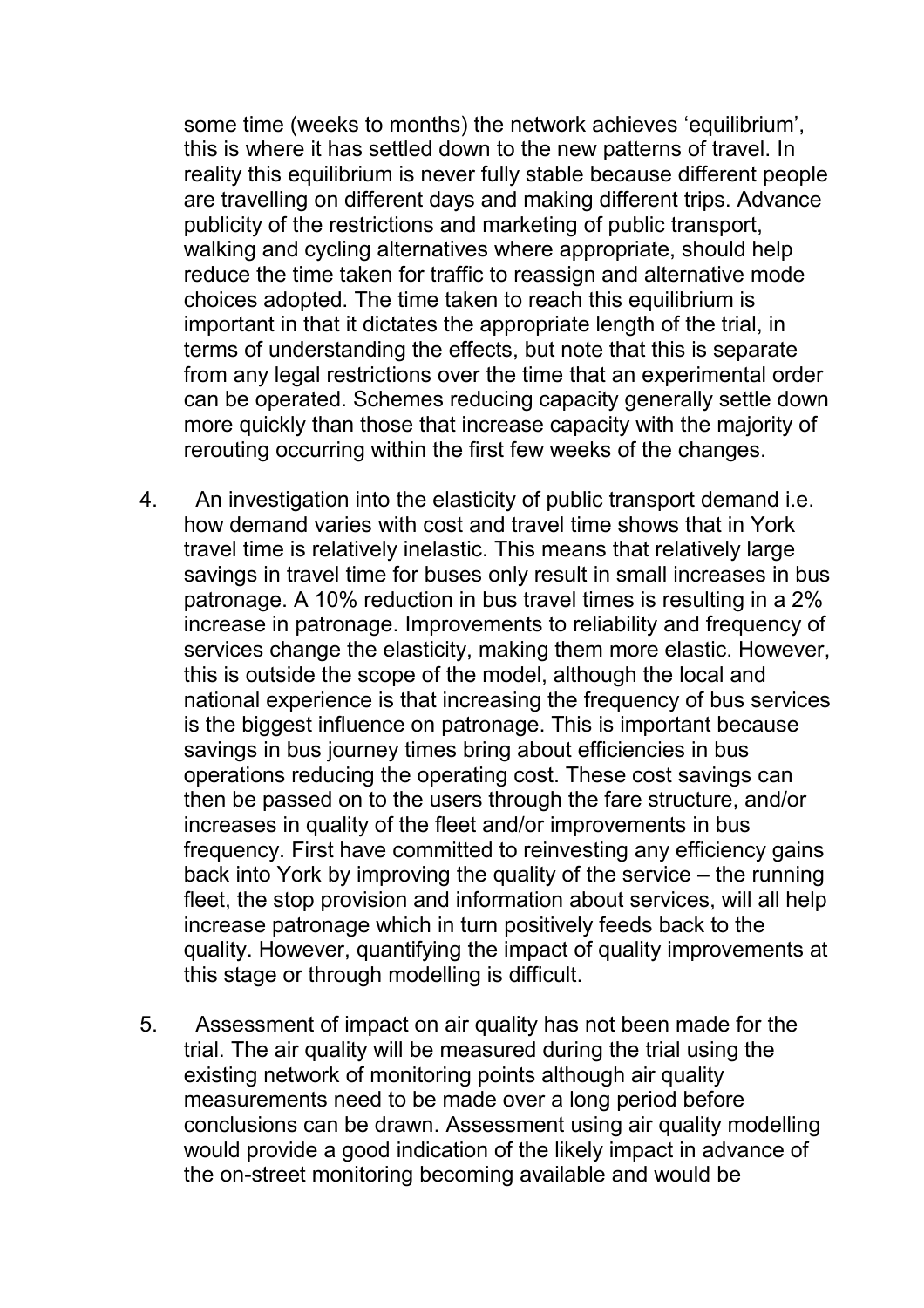necessary as part of considerations prior to any decisions on permanent restrictions being made.

## **Where does the traffic go?**

- 6. On 'day 1' of the restriction the traffic splits between Water End and Skeldergate Bridges and to a lesser extent Ouse Bridge. At 'equilibrium' once the traffic patterns have settled down, the effect is far more dispersed with traffic redistributing to the A1237 and A64 river crossings. It should be noted that the changes in flow are not just the re-routed bridge vehicles but displaced vehicles as a consequence of re-routing. This 'rippling out' effect is very much as would be observed when throwing a pebble into a pond. What the model cannot tell us is how long it takes for the pattern to settle. From previous experience a change on the scale that we are talking about it is likely to be in the order of weeks although the prior publicity about the scheme might make this more rapid.
- 7. Lendal Bridge carries approx 8% of river crossing vehicle traffic (excluding buses) in the morning peak. The table below shows the changes to the split of traffic on the other crossings that are predicted to result from a Lendal Bridge restriction:

| <b>River Crossing:</b>                                             | A1237 |     |       |       | Clifton Lendal Ouse Skeldergate A64 |     |
|--------------------------------------------------------------------|-------|-----|-------|-------|-------------------------------------|-----|
| Existing<br>$\vert$ (total 12,400<br>veh per hr AM<br>peak)        | 24%   | 9%  | 8%    | $6\%$ | 14%                                 | 38% |
| Lendal Br<br>Restriction<br>(total $12,200$ veh<br>per hr AM peak) | 26%   | 11% | $0\%$ | 7%    | 16%                                 | 40% |

Notes: Different totals are due some vehicles crossing both bridges in the base situation. The Clifton Bridge figures are prereinstatement of left turn lane at Clifton Green.

8. Significant reductions in traffic volumes are predicted on the corridor from Queen Street (-290) past the station frontage (-400), Lendal Arch Gyratory (-600), Lendal Bridge (-700), Museum Street, St Leonards Place (-500) and Gillygate (-150).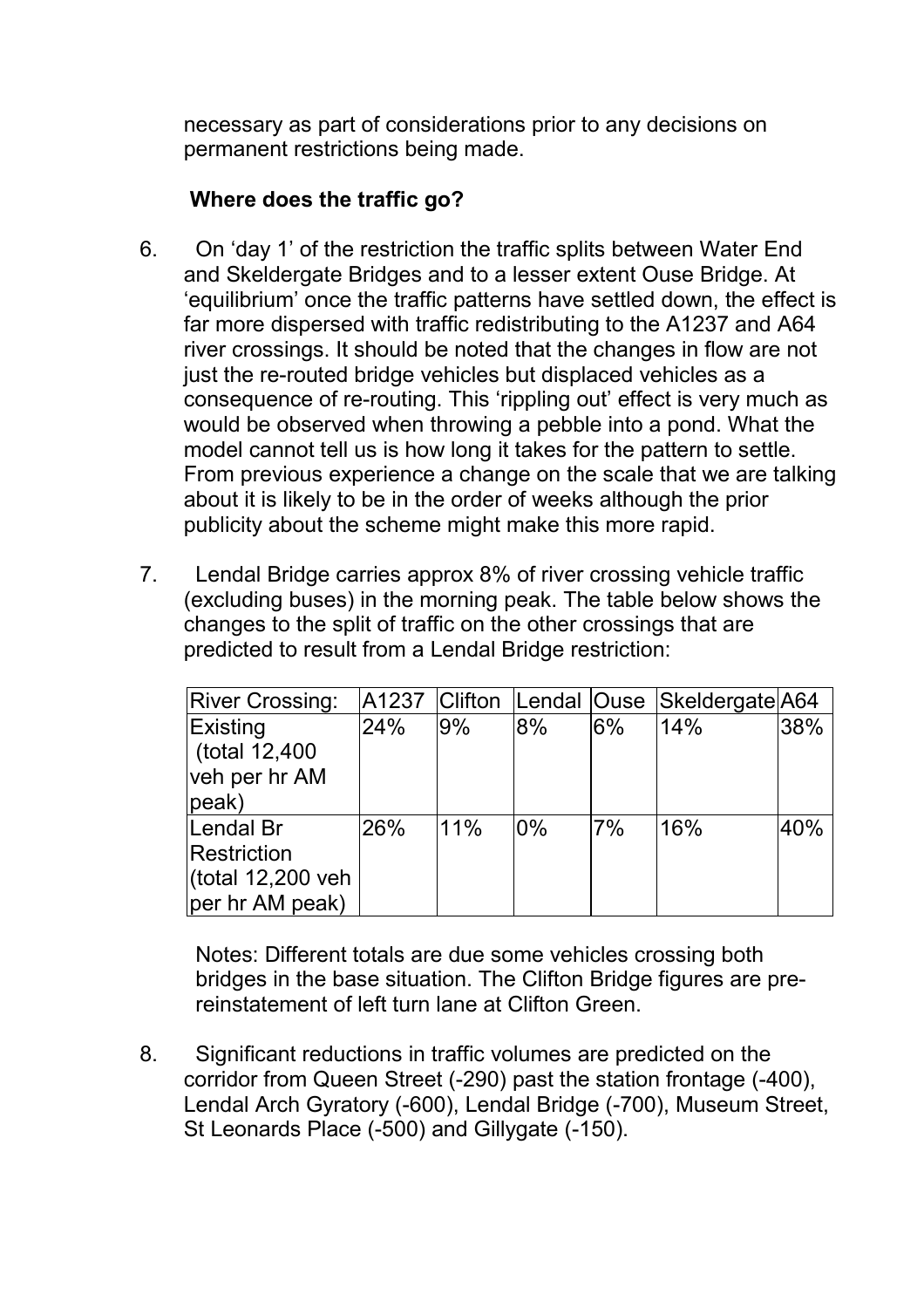- 9. Moderate reductions will take place on the Mount outbound (-140), Clarence Street (-90), Haxby Road inbound (-80). Some redistribution of traffic between Fulford Road, Cemetery Road and Heslington Road is indicated.
- 10. Significant increases in traffic are predicted on the Inner Ring Road anti-clockwise Prices Lane gyratory over Skeldergate Bridge, Fishergate and Foss Islands Road. The largest increase is at the Walmgate Bar (+200 northbound, +125 southbound). Increases in flow are also predicted for Water End at Clifton Bridge (+150 heading to Clifton Green, +200 coming from Clifton Green).
- 11. Area-wide the overall impact is low. The worst case increase in overall travel times over the entire city boundary is less than 2%. Looking at a cordon including the inner ring road and Water End this raises to 3%. To put this into context traffic is expected to grow in York by 1% each year once the current economic recession ends.
- 12. The biggest impact is Water End eastbound and Foss Islands Road. In terms of the bus network these routes are less strategic. Lawrence Street and Layerthorpe Bridge Foss Bank and Foss Islands Road approaches are a concern but there are some options to re-route buses via James Street. In the longer term the completion of the James Street link road would provide relief for this corridor and may open up options for new routes and bus priority measures. Additional traffic on Water End would inevitably lead to additional traffic using residential roads in the Clifton Green area to avoid the signals at Clifton Green. The Rawcliffe P&R service route could be protected using signal settings and there is the potential for inbound bus lanes on Shipton Road.
- 13. The Burtonstone Lane and Crichton Avenue route would appear to provide an alternative means of accessing the Hospital and Nestle however the model does not show significant increases in traffic using these roads. Improvements to traffic conditions at Bootham / Gillygate are effectively countering against this. This route will require to be monitored as part of any trial.
- 14. Leeman Road would appear to provide an alternative route for traffic accessing the station from the north and although the model does not predict significant changes (<50 vehicles per hour) this would require monitoring.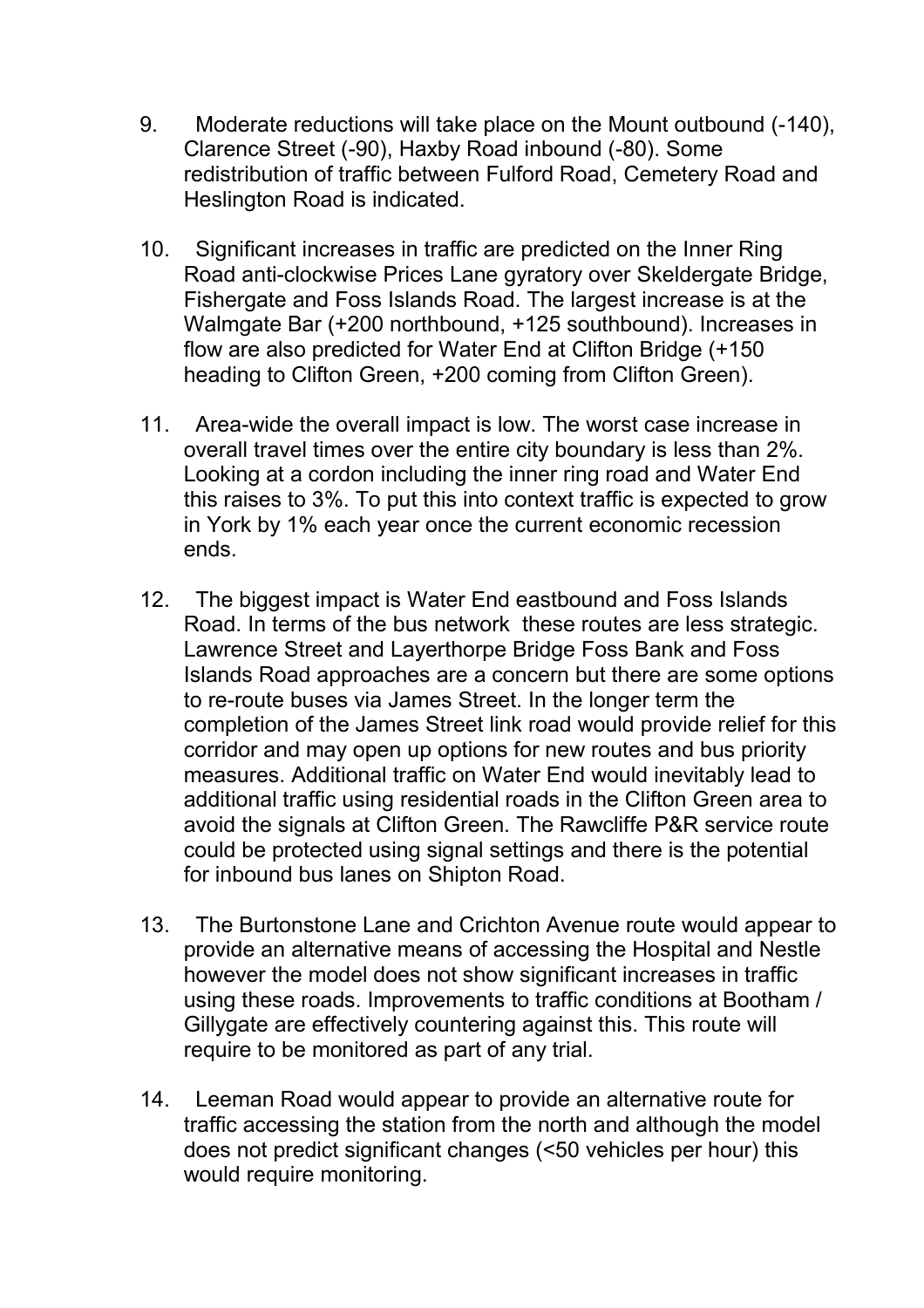- 15. A concern is that a number of the areas that are predicted to see increases in traffic volumes are within the Air Quality Management Areas and many are areas of technical breach (including Fishergate and Prices Lane). Equally other technical breach areas like Gillygate may see some improvement. However the Low Emission Strategy recognises that we can not simply eliminate vehicular traffic and that the focus needs to be on reducing emissions by encouraging the use of lower emission vehicles through the adoption of Low Emission Zones. Other strategies including freight consolidation, electric charging infrastructure, and the roll out of LSTF travel planning will all in time help encourage lower emissions from transport. In the short term it is likely that the overall effect is negative, in the longer term the effect would become positive.
- 16. Strategic management of where traffic re-routes using signal settings has the potential to be used to help protect strategic bus corridors or areas with air quality issues. Further work using the Paramics micro-simulation model that is being developed for the Low Emission Strategy would be required to help develop and assess these strategies. This work would be informed by the outcomes of the trial and would be undertaken before any implementation of any permanent restrictions.
- 17. One of the principal objectives of the scheme is to encourage people currently making private car trips to make more use of public transport. This can be achieved by improving the reliability, travel time and frequency of the buses. These reductions in vehicles on the road will help mitigate congestion on the highway network. Modelling work shows that the savings in travel times bus routes (and increases in car trip lengths) on only leads to a relatively small direct increase in bus patronage (+2%). However the modelling work does not take into account improved reliability of bus services, the potential for new routes being opened, the release of vehicles and drivers and subsequent reinvestment in improved frequencies. These have the potential to lead to a significantly greater impact. The option for cross-city park and ride routes is also opened up by the proposed restriction, and the feasibility of such routes can be tested as part of the trial.
- 18. Research findings (Cairns Atkins and Goodwin 2001) from an examination of over 70 case studies on road space reallocation concluded that problems with displaced traffic resulting from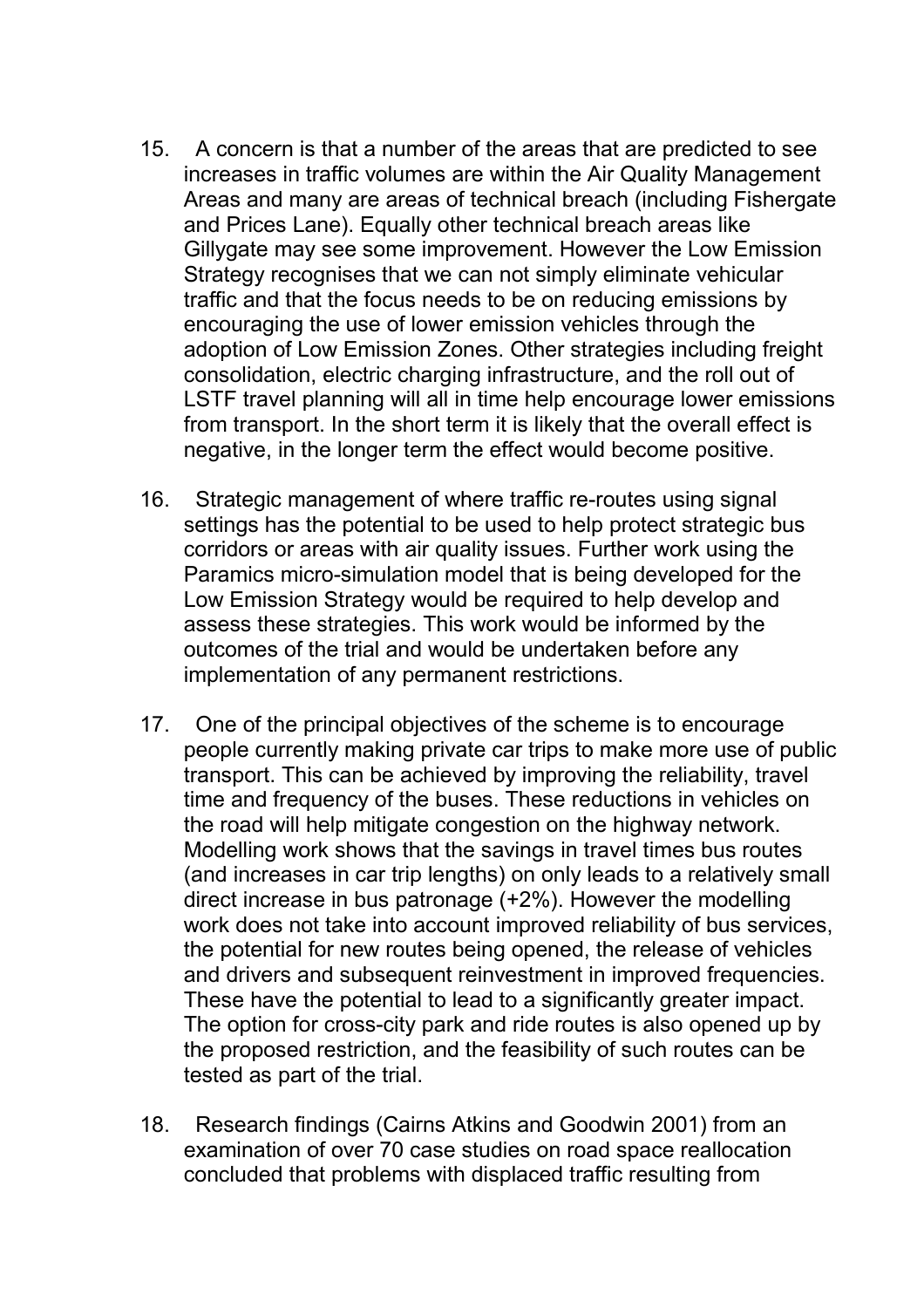reallocation of road space were "in reality rarely as bad as predicted, and that, with careful planning and appropriate implementation, reallocating road space to more sustainable modes of transport can result in a variety of complementary benefits." Traffic reductions evidenced in the report showed an average of reduction in traffic volumes of 11%. The month long closure of Lendal Bridge resulting in a 15.9% reduction in overall traffic volumes.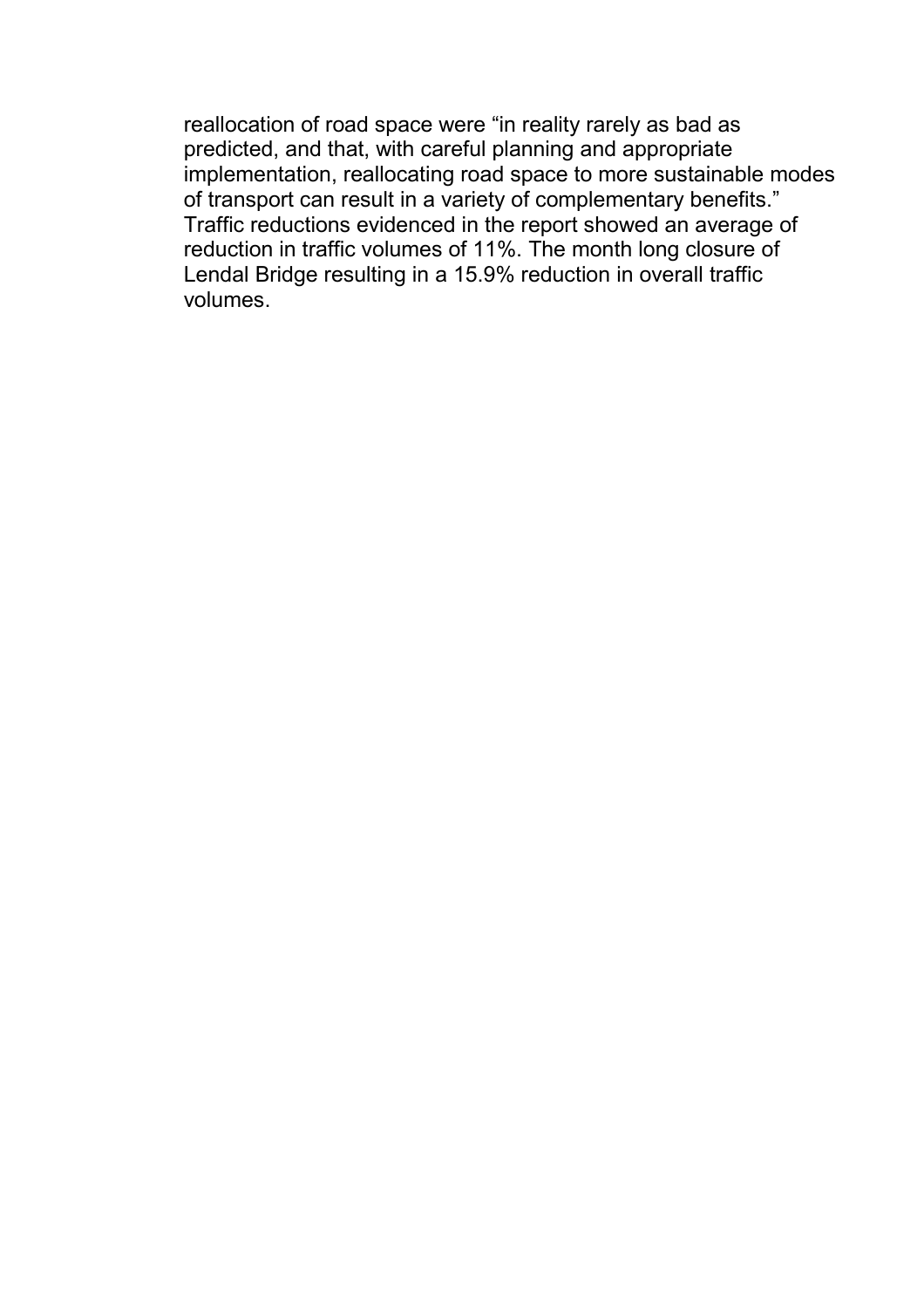| Annex C - Multi-criteria analysis - analysis of options: |  |  |
|----------------------------------------------------------|--|--|
|                                                          |  |  |

| <b>Lendal</b><br><b>Bridge</b><br><b>Restriction</b> | <b>Criteria</b>                                                        | <b>Qualitative impact</b>                                                                                  | Quantitative<br>impact                                                         | <b>Score</b> |
|------------------------------------------------------|------------------------------------------------------------------------|------------------------------------------------------------------------------------------------------------|--------------------------------------------------------------------------------|--------------|
| Environmental                                        | Overall network delay                                                  | Slight increase in overall<br>network delay                                                                | $+3\%$ (AM peak)                                                               | $-1$         |
|                                                      | Localised network<br>delay                                             | Some significant<br>increases in localised<br>delay                                                        | $+12\%$ (AM peak)                                                              | $-2$         |
|                                                      | <b>PT Journey Times</b>                                                | Significant reductions in<br>journey times Queen<br><b>Street to Clarence Street</b><br>corridor.          | Saving of 2-3<br>minutes on a large<br>number of routes                        | $+2$         |
|                                                      | <b>PT Reliability</b>                                                  | Reduced variability<br><b>Blossom Street / Clarence</b><br>Street. Some worsening<br>Walmgate/Layerthorpe. | Saving of up to 6<br>minutes on a<br>number of high<br>frequency bus<br>routes | $+3$         |
|                                                      | Junctions showing<br>significant<br>improvement in<br>reserve capacity | Bootham / Gillygate<br>Museum St / St Leonards<br>Place<br><b>Lendal Arch Gyratory</b>                     |                                                                                | $+3$         |
|                                                      | Junctions showing<br>some improvements in<br>capacity                  | <b>Blossom Street / Queen</b><br><b>Street</b><br>Blossom Street / Holgate<br>Road                         |                                                                                | $+1$         |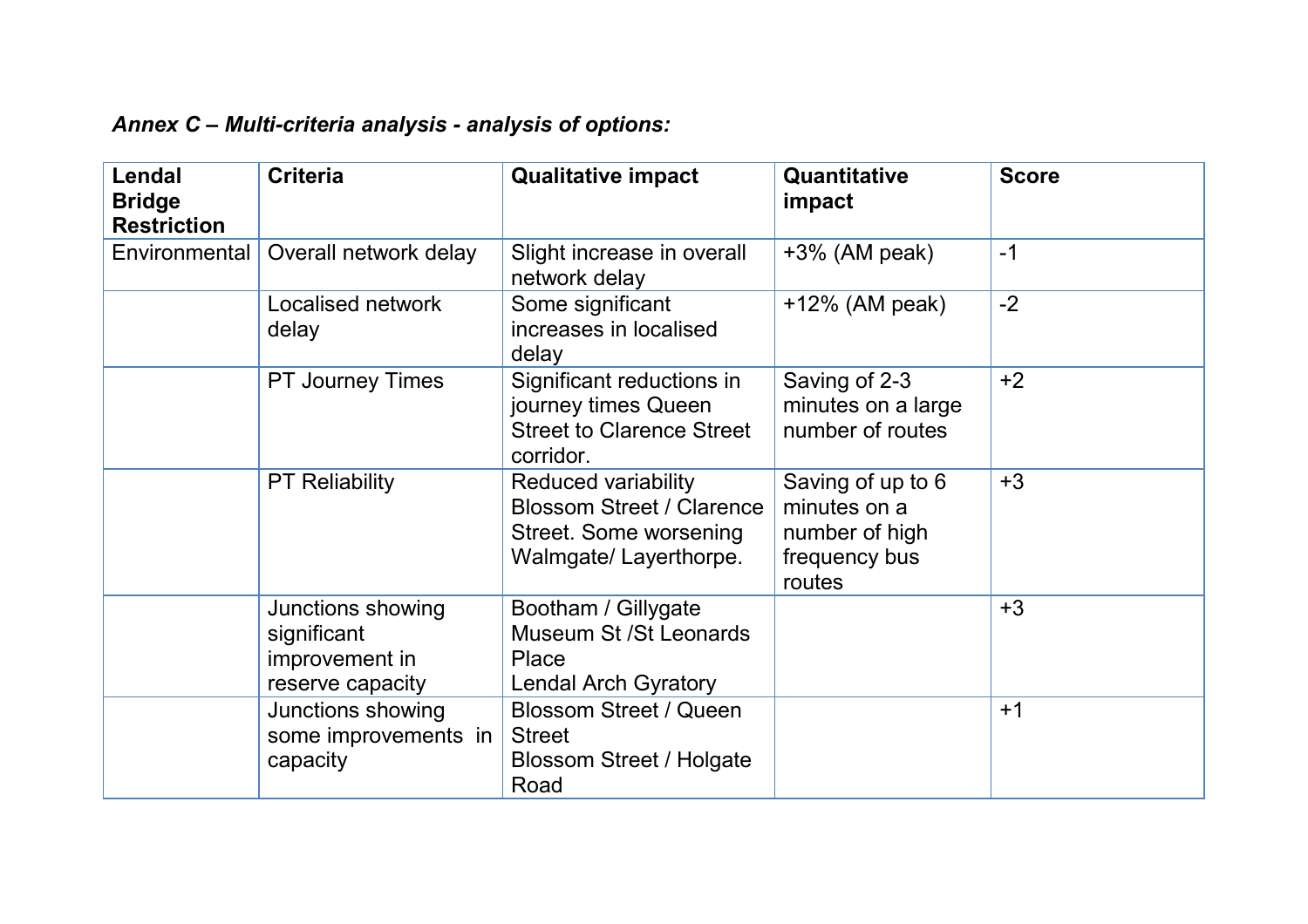|                                                                   | Lord Mayors Walk/<br><b>Clarence Street</b>                                                                                                                                                                                             |      |
|-------------------------------------------------------------------|-----------------------------------------------------------------------------------------------------------------------------------------------------------------------------------------------------------------------------------------|------|
| Junctions showing<br>significant worsening in<br>reserve capacity | <b>Clifton Green</b><br><b>Tower Street Roundabout</b><br><b>Walmgate Bar</b><br>Layerthorpe Bridge                                                                                                                                     | $-1$ |
| Junctions showing<br>slight worsening in<br>capacity              | Water End / Salisbury<br>Road<br>Water End /<br>Boroughbridge Road<br>The Fox                                                                                                                                                           | $-1$ |
| Roads with significant<br>reductions in traffic<br>flow           | Queen Street, Station<br>Road, Lendal Bridge,<br><b>Museum Street, St</b><br><b>Leonards Place</b>                                                                                                                                      | $+3$ |
| Roads with significant<br>increases in traffic flow               | <b>Water End, Nunnery</b><br>Lane, Skeldergate Bridge,<br><b>Foss Islands Road</b>                                                                                                                                                      | $-2$ |
| Setting of historic<br>environment                                | Significant improvement<br>of the environment around<br>the City Walls, Station<br>Frontage, Lendal Bridge<br>and River frontage,<br>Museum Gardens, and<br>Minster approach with the<br>removal of a significant<br>volume of traffic. | $+3$ |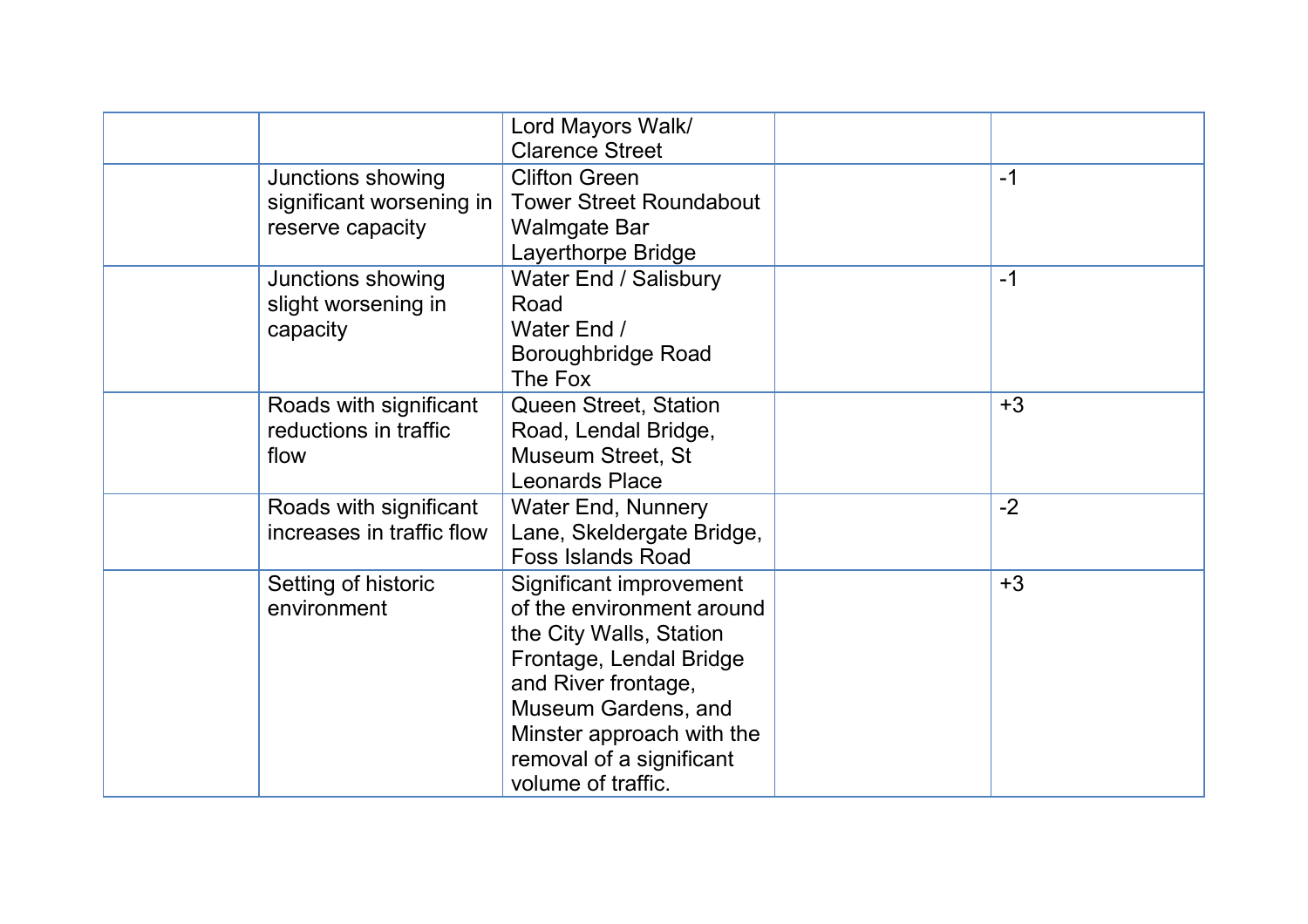|          | Enabling of public<br>realm improvements | Unlocks potential for<br>improvements at Queen<br><b>Street Bridge/ Station</b><br>interchange, Memorial<br>gardens, Lendal Bridge,<br>Minster approach, Theatre<br>Interchange, Exhibition<br>Square, Lord Mayors<br>Walk/ Clarence Street.                                             | $+3$           |
|----------|------------------------------------------|------------------------------------------------------------------------------------------------------------------------------------------------------------------------------------------------------------------------------------------------------------------------------------------|----------------|
|          | <b>Air Quality</b>                       | Improvement in some<br>areas worsening in others.<br>Area-wide the effect is<br>neutral in the short term<br>with some localised<br>worsening where traffic<br>volumes increase. Longer<br>term the reductions in<br>traffic volumes should<br>lead to an improvement in<br>air quality. | $\overline{0}$ |
|          | <b>Active modes</b>                      | Improved and safer<br>environment for walking<br>and cycling                                                                                                                                                                                                                             | $+2$           |
| Economic | Bus operator savings                     | Potential for significant<br>cost saving with reduced<br>journey times                                                                                                                                                                                                                   | $+2$           |
|          | <b>Build ability</b>                     | Northeast bound                                                                                                                                                                                                                                                                          | $+2$           |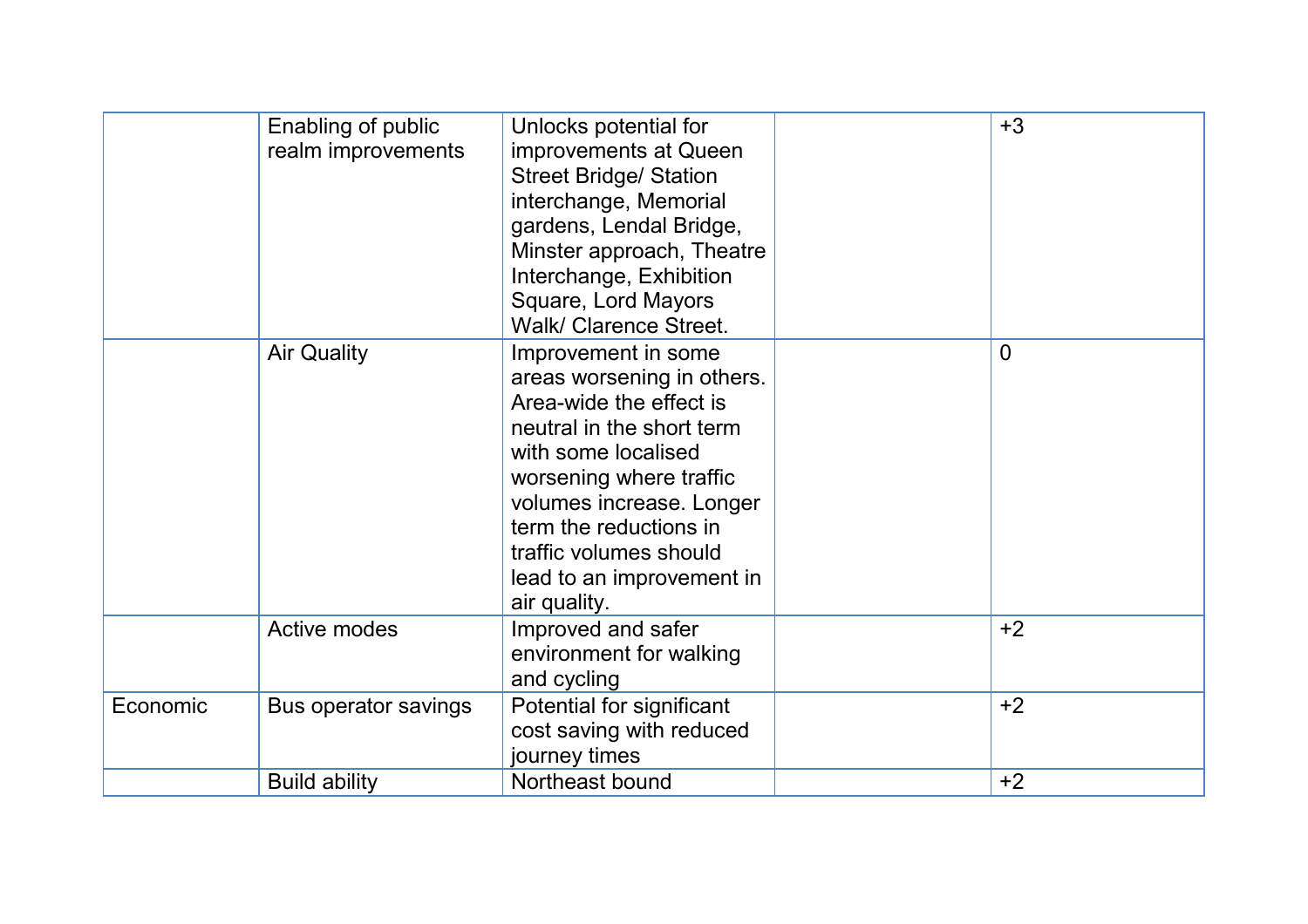|                      | restriction -relatively easy<br>to achieve. Southeast<br>bound looks to be<br>achievable but will require<br>more engineering. Some<br>unresolved issues over<br>enforcement.<br>Mitigation measures still<br>require to be investigated<br>further. |       |       |
|----------------------|------------------------------------------------------------------------------------------------------------------------------------------------------------------------------------------------------------------------------------------------------|-------|-------|
| Economic development | Unlocks potential for<br>enabling development of<br><b>York Central / Queen</b><br>Street Bridge / Station<br>Interchange.                                                                                                                           |       | $+2$  |
|                      |                                                                                                                                                                                                                                                      |       |       |
|                      |                                                                                                                                                                                                                                                      | Total | $+19$ |

| Score:                 |
|------------------------|
| +3 Significant benefit |
| +2 Beneficial          |
| +1 Slight benefit      |
| 0 Neutral              |
| -1 Slight adverse      |
| -2 Adverse             |
| -3 Significant adverse |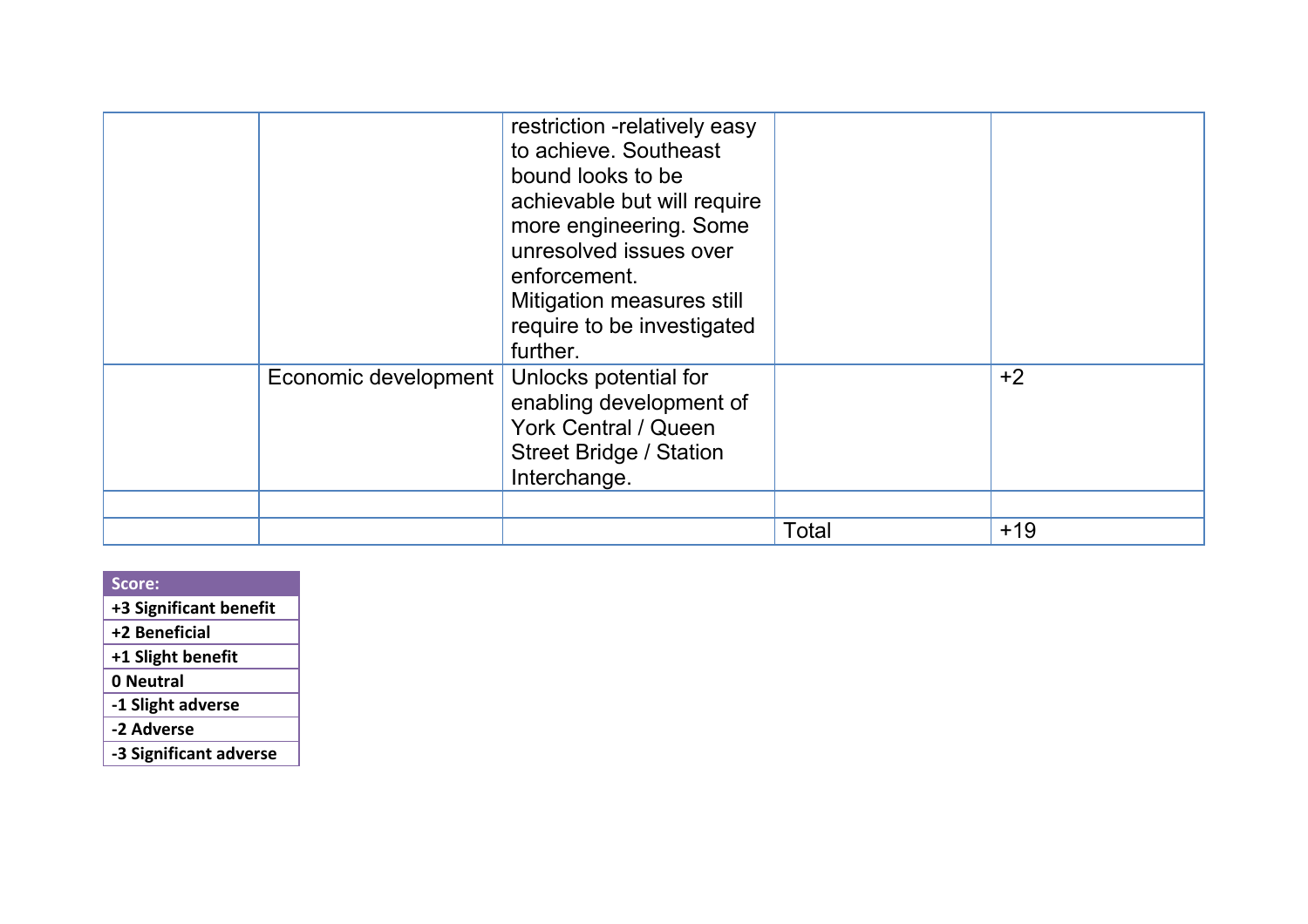| <b>Ouse Bridge</b><br><b>Restriction</b> | <b>Criteria</b>                                                        | <b>Qualitative impact</b>                                                                          | Quantitative<br>impact                                     | <b>Score</b>   |
|------------------------------------------|------------------------------------------------------------------------|----------------------------------------------------------------------------------------------------|------------------------------------------------------------|----------------|
| Environmental                            | Overall network delay                                                  | Slight increase in overall<br>network delay                                                        | $+1\%$ (AM peak)                                           | $\overline{0}$ |
|                                          | Localised network<br>delay                                             | Some significant<br>increases in localised<br>delay                                                | $+6\%$ (AM peak)                                           | $-1$           |
|                                          | <b>PT Journey Times</b>                                                | Slight reductions in<br>journey times for the large<br>numbers of buses using<br>Ouse Bridge.      | Saving of up to 1<br>minute on a large<br>number of routes | $+1$           |
|                                          | <b>PT Reliability</b>                                                  | Reduced variability for the<br>large numbers of buses<br>using Ouse Bridge.                        |                                                            | $+1$           |
|                                          | Junctions showing<br>significant<br>improvement in<br>reserve capacity | <b>Tower Street Roundabout</b><br>North Street/Skeldergate<br>Micklegate/G Hudson<br><b>Street</b> | 3                                                          | $+2$           |
|                                          | Junctions showing<br>moderate<br>improvements in<br>capacity           | <b>Lendal Arch Gyratory</b>                                                                        | 1                                                          | $+1$           |
|                                          | Junctions showing<br>significant worsening in<br>reserve capacity      | <b>Blossom Street / Queen</b><br><b>Street</b>                                                     | 1                                                          | $-1$           |
|                                          | Junctions showing                                                      | <b>Prices Lane Gyratory</b>                                                                        |                                                            | $-1$           |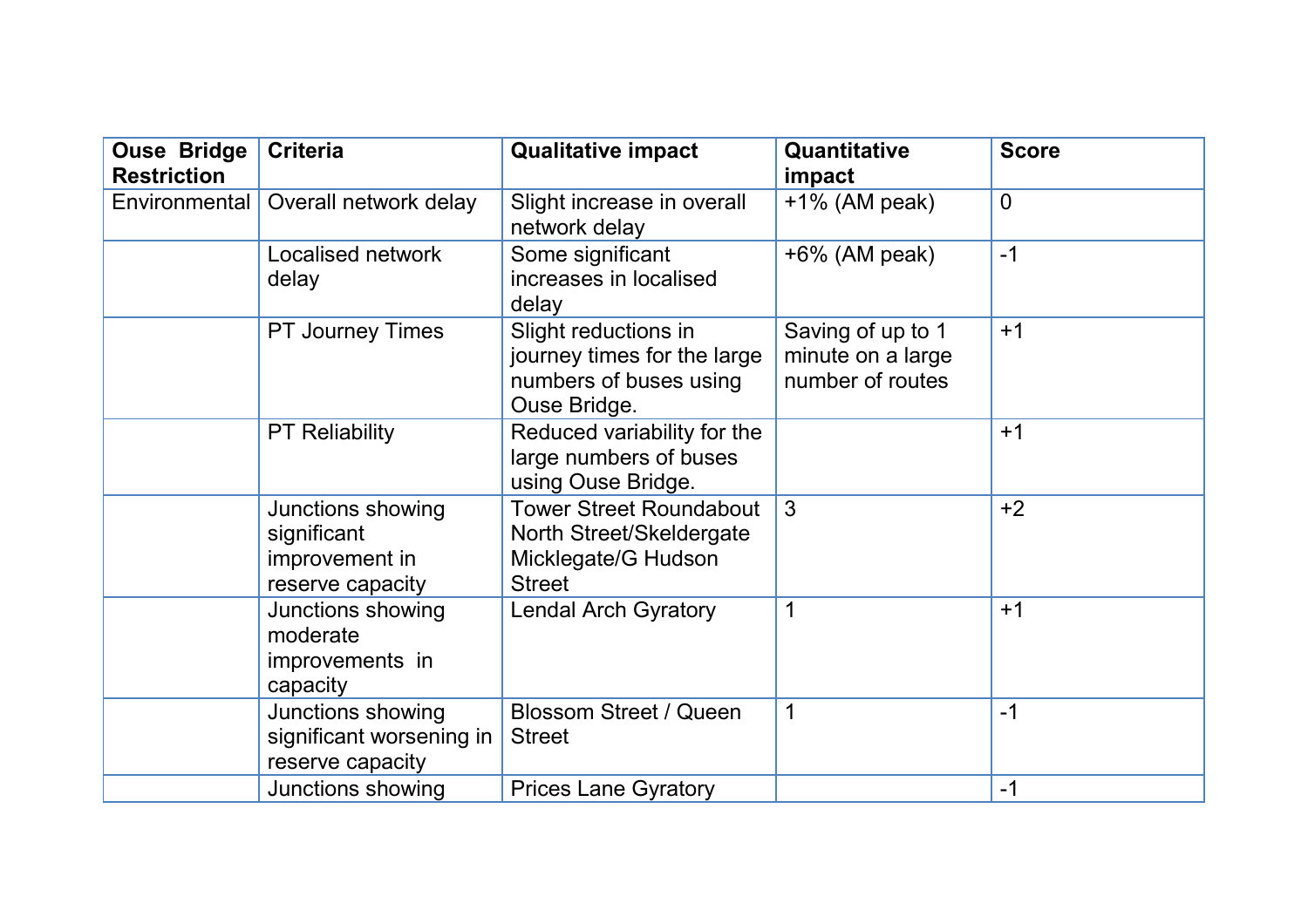|          | moderate worsening in<br>capacity                       |                                                                                                                                                                                                                                                  |                |
|----------|---------------------------------------------------------|--------------------------------------------------------------------------------------------------------------------------------------------------------------------------------------------------------------------------------------------------|----------------|
|          | Roads with significant<br>reductions in traffic<br>flow | <b>Tower Street</b><br><b>Ouse Bridge</b><br><b>Rougier Street</b>                                                                                                                                                                               | $+3$           |
|          | Roads with significant<br>increases in traffic flow     | Nunnery Lane,<br><b>Skeldergate Bridge</b>                                                                                                                                                                                                       | $-1$           |
|          | Setting of historic<br>environment                      | Some improvement to<br>setting of Ouse Bridge<br>and historic Staiths                                                                                                                                                                            | $+1$           |
|          | Enabling of public<br>realm improvements                | Unlocks potential for<br>improvements in Rougier<br>Street.                                                                                                                                                                                      | $+1$           |
|          | <b>Air Quality</b>                                      | Improvement in some<br>areas worsening in others.<br>Area-wide the effect is<br>neutral in the short term<br>with some localised<br>worsening. Longer term<br>the reductions in traffic<br>volumes should lead to<br>improvement in air quality. | $\overline{0}$ |
|          | <b>Active modes</b>                                     | Improved and safer<br>environment for walking<br>and cycling                                                                                                                                                                                     | $+1$           |
| Economic | Bus operator savings                                    | Potential for some cost<br>saving with reduced                                                                                                                                                                                                   | $+1$           |